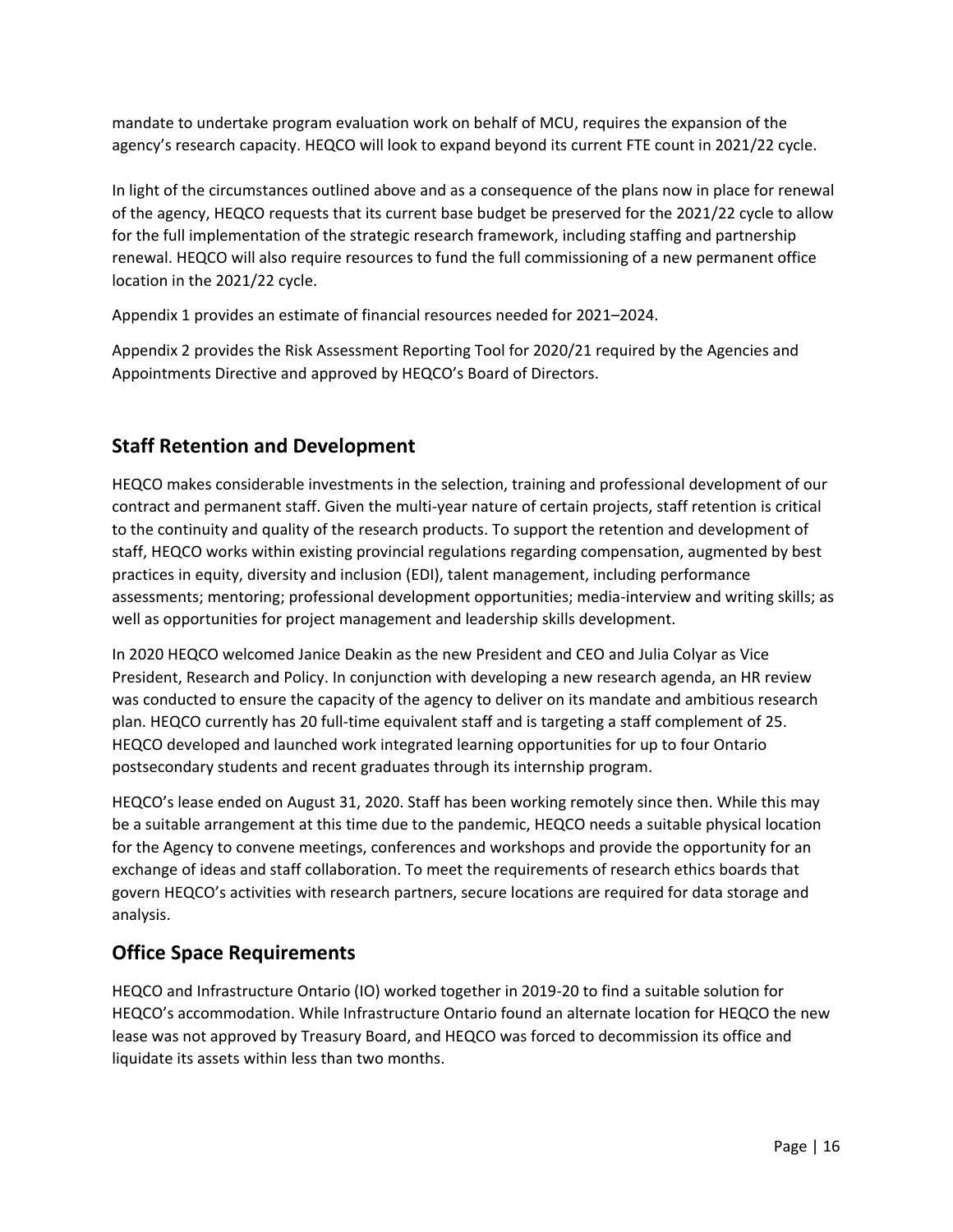## **Mandate**

"To assist the Ministry of Colleges and Universities in improving all aspects of the postsecondary education sector, including improving the quality of education provided in the sector, access to postsecondary education and accountability of postsecondary educational institutions" (HEQCO Act, 2005).

## **Mission**

HEQCO informs the future of Ontario higher education through authoritative research, effective communication of meaningful data and evidence-based options for solutions to the challenges facing Ontario's postsecondary system.

## **Vision**

HEQCO seeks to influence the key decisions, practices and policies that will guide Ontario's public postsecondary system to national and international leadership and provide Ontarians with the greatest opportunities for social mobility and economic success.

## **Values**

**Primacy of independent, high-quality research:** HEQCO maintains a distinctive position in the research community as a credible, authoritative and influential agency through a foundation of independent, objective, high-quality analysis to provide the best evidence-based advice to government and postsecondary institutions. Attentive to emerging trends, HEQCO has the agility to pursue promising new avenues of research as opportunities arise.

**Sustained engagement with leaders and practitioners worldwide:** HEQCO's global perspective on higher education research, policy and practice brings the best ideas, research findings and insights to Ontario. Many of Ontario's postsecondary education (PSE) challenges are shared by jurisdictions across Canada and worldwide. HEQCO's work is strengthened through relationships with postsecondary institutions, non-profit agencies and community organizations. Through these connections, we ensure that the very best thinking from around the world is made available to Ontario decision-makers as a catalyst for informed decisions, collaboration and innovation.

**Accessible and meaningful communication:** In bridging the gap between research knowledge and its active use in addressing pressing challenges in higher education, HEQCO contributes to the effective movement of evidence-based solutions into policy development and best practice.

**An advocate for data collection and transparency:** Data is the lifeblood of evidence-based policy decision-making, yet our work is constrained by significant and persistent data gaps at both the provincial and national level. HEQCO remains an advocate for a more transparent, open and holistic approach to higher education data, in partnership with educational institutions, organizations and governments.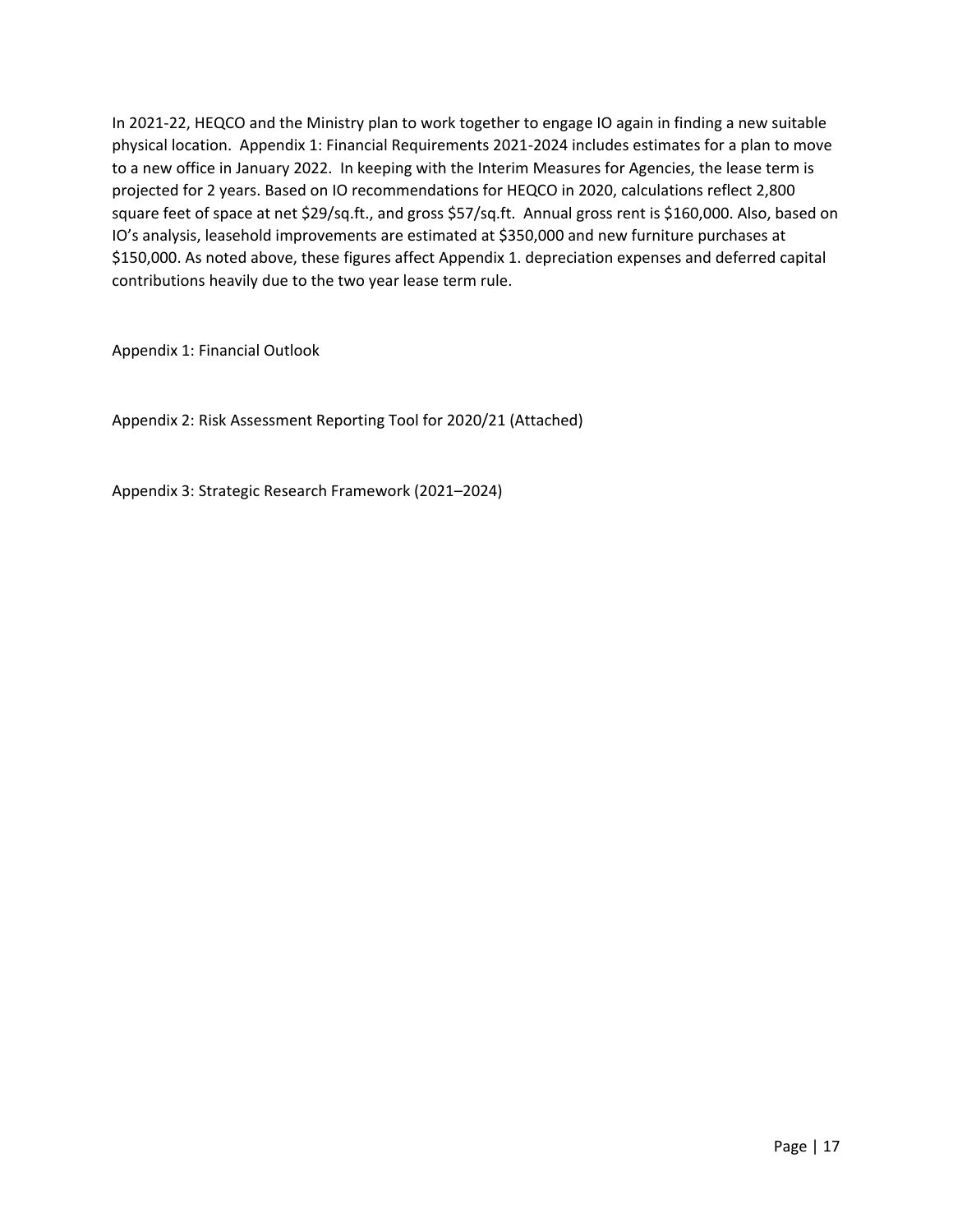**Accountability is a foundational tool for system improvement:** Core to our accountability mandate, HEQCO explores system design models across the globe to improve postsecondary access and quality in Ontario.

**Responsive to government priorities and mandates:** HEQCO ensures that evidence-based research and evaluation of the highest quality informs policy decision-making and practice, in alignment with the Ministry of Colleges and Universities.

**Equipped to achieve our goals:** HEQCO is committed to ensuring that our organizational structure and staff capabilities maximize impact and drive toward the achievement of our vision for Ontario postsecondary education.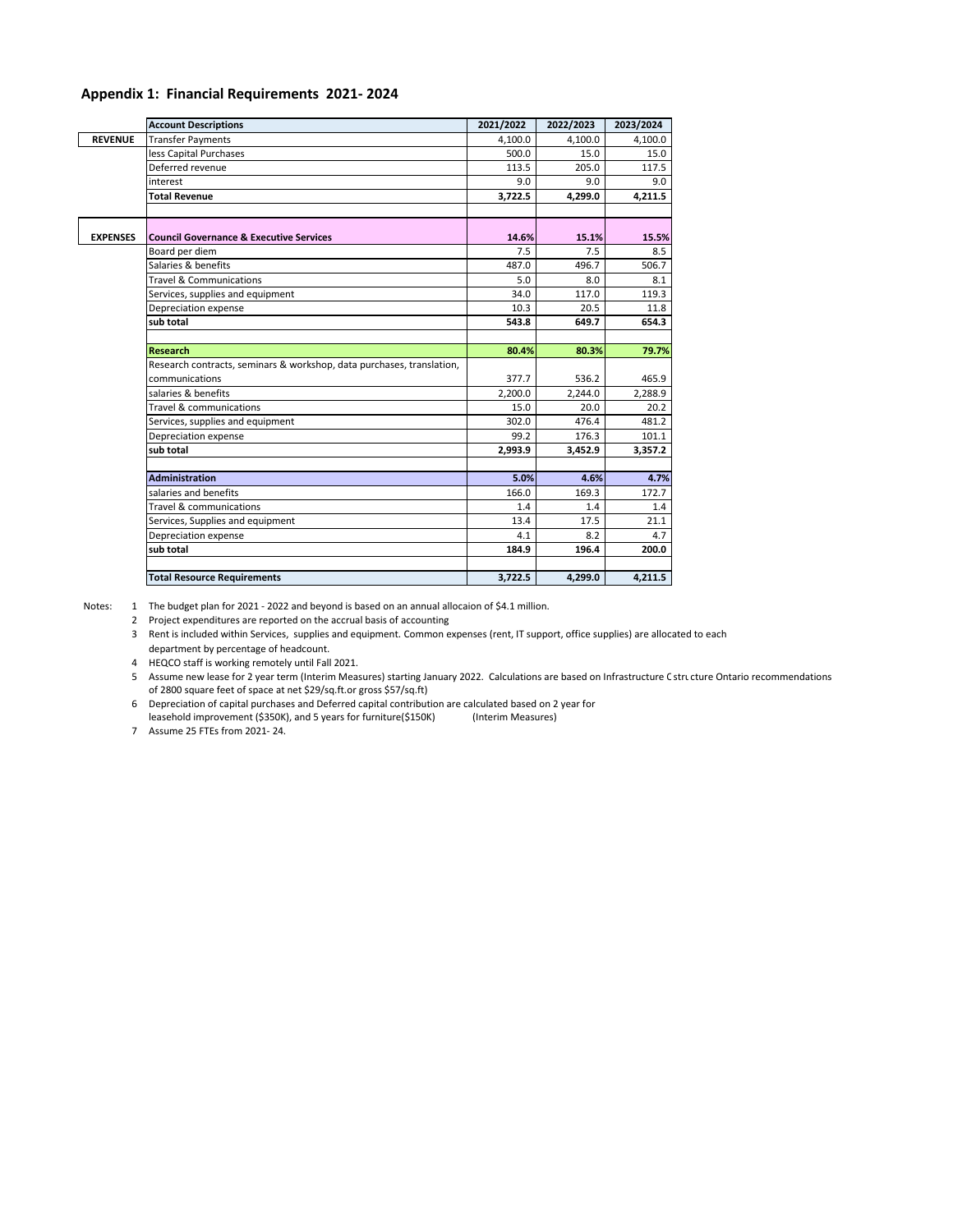## **Strategic Vision**

A high-quality postsecondary education system is central to a successful Ontario. It provides Ontarians with exceptional opportunities for social mobility and economic success; acts as a magnet to recruit the best talent to Ontario; creates and supports a robust economy and jobs grounded in an increasingly competitive, knowledge-based, global economy; improves opportunities for regional, economic and social development; and fosters an engaged, socially-aware and civic-minded Ontario population. Through the talented students they educate, the discoveries and innovations they foster and the communities they support, Ontario's postsecondary education pathways are instrumental to the future success and prosperity of Ontario.

While there are notable strengths in Ontario's postsecondary education system, there are also important challenges in the current landscape. The COVID-19 pandemic is the most significant recent concern, but there are additional ongoing challenges associated with system differentiation, financial sustainability, defining and demonstrating quality and ensuring success for all students, regardless of their background. As the impacts of COVID-19 continue to change the way Ontarians live, work and study, higher education will be more important than ever. The colleges, universities and postsecondary education options of the province drive innovation and research, train and develop talented, globally competitive graduates and help the economy adapt and change to the new realities of the pandemic.

As the only organization of its kind in Canada, HEQCO's evidence-based research is focused on providing government, institutions, employers, students and parents with the critical information needed to meet the pressing challenges facing higher education, now and in the future. Through sustained engagement with leaders and practitioners in the sector, HEQCO continues to explore pathways to critically important student and system outcomes and provides the evidence needed to help Ontario's postsecondary system adapt and thrive.

Informed by ongoing discussions with the Ministry of Colleges and Universities and leaders throughout the province's higher education sector, HEQCO's research agenda focuses on the priorities of access, quality and sustainability that have been at the core of HEQCO's research for more than a decade. But higher education does not take place in a vacuum and for the system to be successful it must engage with the challenging issues facing society. HEQCO's new research agenda reflects the broader factors that are currently shaping postsecondary education in Ontario and internationally: COVID-19, antiracism and other movements spearheaded by the BIPOC communities (Black, Indigenous and People of Colour), the shifting labour market, and an ongoing call for the sector to demonstrate its value.

In 2018, changes were made to the Higher Education Quality Council of Ontario Act instructing HEQCO to research how free speech is addressed by postsecondary institutions. HEQCO was directed to develop annual reports and recommendations to the Minister on the results of the research and evaluation. Additionally, in 2019 the government expanded HEQCO's role to include evaluation projects specified by the Minister. This expanded mandate enables evidence‐based, independent assessments to help the government in making better, more informed decisions.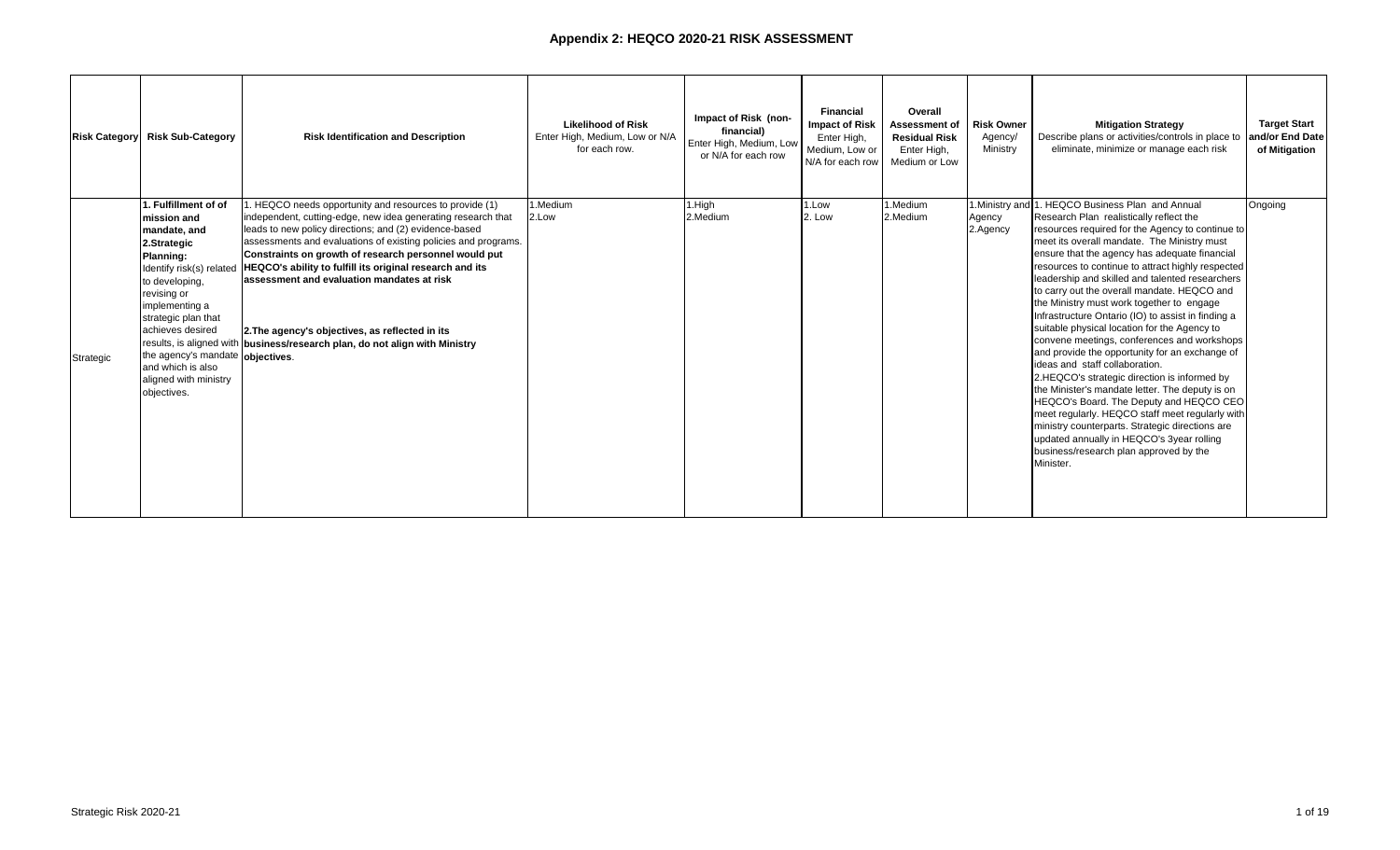# **Environmental Scan**

| <b>External Factors</b>                                                                                                                                                                                                                                                                                                                                                                                                | <b>Implications for HEQCO</b>                                                                                                                                                                                                                                                                                                                                                                                                                                                                                                                                                                                                                               |
|------------------------------------------------------------------------------------------------------------------------------------------------------------------------------------------------------------------------------------------------------------------------------------------------------------------------------------------------------------------------------------------------------------------------|-------------------------------------------------------------------------------------------------------------------------------------------------------------------------------------------------------------------------------------------------------------------------------------------------------------------------------------------------------------------------------------------------------------------------------------------------------------------------------------------------------------------------------------------------------------------------------------------------------------------------------------------------------------|
| <b>COVID-19 Pandemic</b>                                                                                                                                                                                                                                                                                                                                                                                               |                                                                                                                                                                                                                                                                                                                                                                                                                                                                                                                                                                                                                                                             |
| The COVID-19 pandemic has affected people all<br>over the world and Ontario is no exception. The<br>reach of this global pandemic is unprecedented<br>and while its effects can be felt most on the<br>economy and sectors like healthcare, education is<br>also profoundly affected.                                                                                                                                  | In light of the current environment, HEQCO has<br>adjusted its research plan to examine some of the<br>impacts of the COVID-19 pandemic on the<br>postsecondary sector as it unfolds.<br>Like many other workplaces, HEQCO pivoted to a<br>remote workplace due to the pandemic. Some<br>previously available data sources became inaccessible<br>due to this shift. Despite these complications, HEQCO's<br>research continues and new data sources and<br>partnerships are being explored for future projects.                                                                                                                                            |
| <b>Government Priorities for Agency Sector</b>                                                                                                                                                                                                                                                                                                                                                                         |                                                                                                                                                                                                                                                                                                                                                                                                                                                                                                                                                                                                                                                             |
| As part of the government of Ontario, agencies<br>are expected to act in the best interests of<br>Ontarians by being efficient, effective, and<br>providing value for money to taxpayers. This<br>includes competitiveness, sustainability and<br>expenditure management; transparency and<br>accountability; risk management; workforce<br>management; data collection; and digital delivery<br>and customer service. | HEQCO has established a series of indictors to ensure<br>sustainable, efficient, transparent and accountable<br>operation. The shift to remote operation has increased<br>efforts to deliver services digitally, where possible, and<br>to explore new possibilities for stakeholder<br>engagement, partnerships and data opportunities. The<br>new HEQCO website launched in late 2020 will allow for<br>increased functionality and an improved stakeholder<br>experience.                                                                                                                                                                                |
| <b>Increased Attention to Racial and Social Justice Issues</b>                                                                                                                                                                                                                                                                                                                                                         |                                                                                                                                                                                                                                                                                                                                                                                                                                                                                                                                                                                                                                                             |
| Issues of racial equity, social justice and systemic<br>prejudices and barriers received increased<br>attention in the past year with movements such<br>as Black Lives Matter. There is a growing<br>awareness of the differential equity challenges<br>facing BIPOC students and others<br>underrepresented in postsecondary education.                                                                               | Equity of access has been a pillar of HEQCO's research<br>agenda since the agency was founded. The new 2021-<br>2024 Strategic Research Framework extends this work<br>with a focus on equitable access and outcomes for<br>Ontarians. The research framework includes a number<br>of access and equity topics, including the differential<br>impact of COVID-19 on access and retention for<br>students from traditionally underrepresented groups.<br>Moving forward, access to data which utilizes the<br>Ontario Education Number (OEN) is essential as HEQCO<br>works to address these and other critical issues in<br>postsecondary education sector. |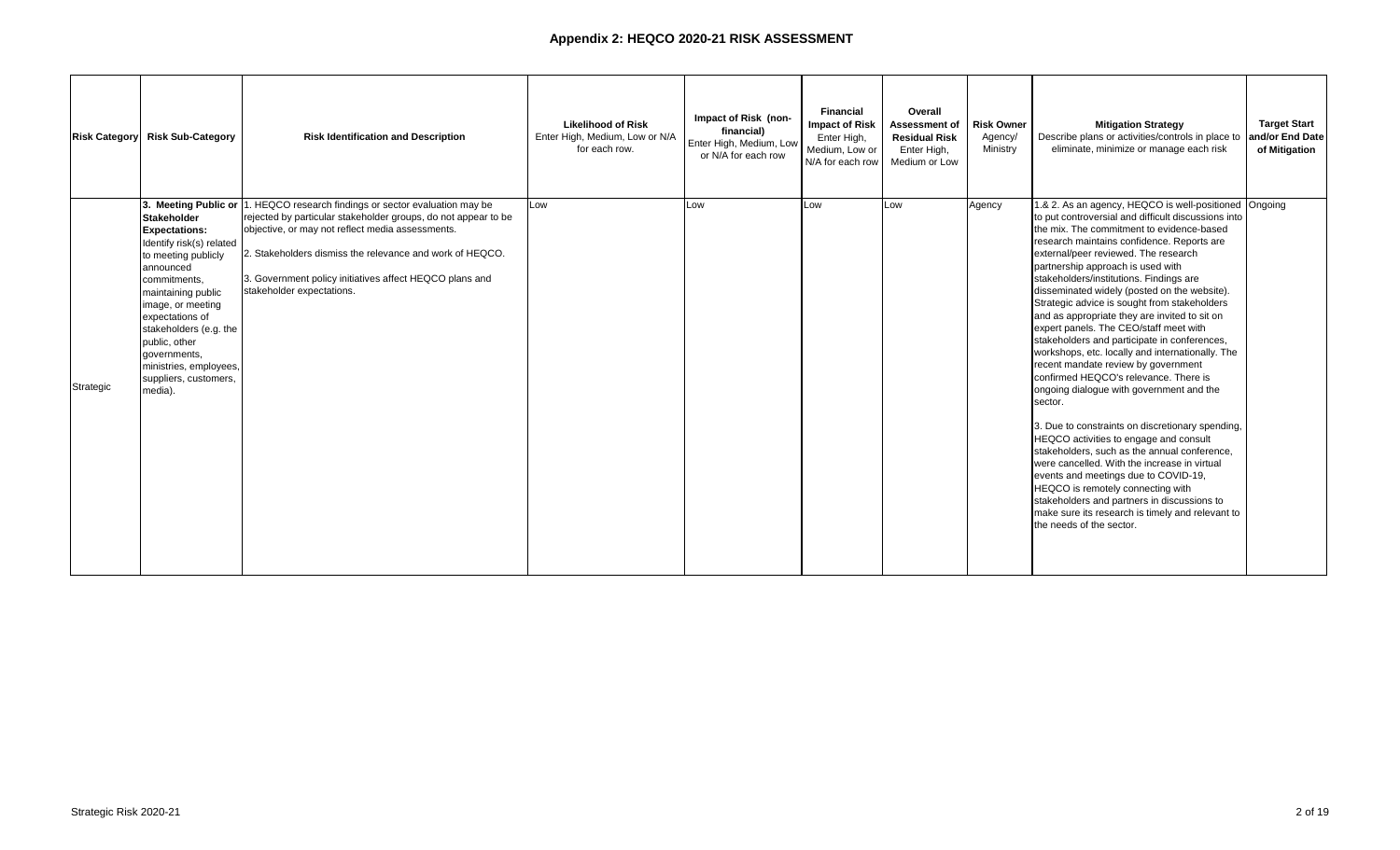| <b>External Factors</b>                                                                                                                                                                                                                                                                                                                                                                                                                                                                                                                                                                                                                                                                                                                                                                                                                                                                                                                                                                                    | <b>Implications for HEQCO</b>                                                                                                                                                                                                                                                                                                                                                                                                                                                                                                                                                                                                                                                                                                                                                                                                                                                                                                                                                                                                                                                                                                                                                                                                                                                                                                                                                                                                                                                                                                                                                                                                                                                                                                                                   |  |  |  |  |
|------------------------------------------------------------------------------------------------------------------------------------------------------------------------------------------------------------------------------------------------------------------------------------------------------------------------------------------------------------------------------------------------------------------------------------------------------------------------------------------------------------------------------------------------------------------------------------------------------------------------------------------------------------------------------------------------------------------------------------------------------------------------------------------------------------------------------------------------------------------------------------------------------------------------------------------------------------------------------------------------------------|-----------------------------------------------------------------------------------------------------------------------------------------------------------------------------------------------------------------------------------------------------------------------------------------------------------------------------------------------------------------------------------------------------------------------------------------------------------------------------------------------------------------------------------------------------------------------------------------------------------------------------------------------------------------------------------------------------------------------------------------------------------------------------------------------------------------------------------------------------------------------------------------------------------------------------------------------------------------------------------------------------------------------------------------------------------------------------------------------------------------------------------------------------------------------------------------------------------------------------------------------------------------------------------------------------------------------------------------------------------------------------------------------------------------------------------------------------------------------------------------------------------------------------------------------------------------------------------------------------------------------------------------------------------------------------------------------------------------------------------------------------------------|--|--|--|--|
| <b>Government Priorities for Higher Education</b>                                                                                                                                                                                                                                                                                                                                                                                                                                                                                                                                                                                                                                                                                                                                                                                                                                                                                                                                                          |                                                                                                                                                                                                                                                                                                                                                                                                                                                                                                                                                                                                                                                                                                                                                                                                                                                                                                                                                                                                                                                                                                                                                                                                                                                                                                                                                                                                                                                                                                                                                                                                                                                                                                                                                                 |  |  |  |  |
| Communities across Ontario have been deeply<br>impacted by the global pandemic. As we look to<br>the future, Ontario's postsecondary education<br>sector is poised to play a key role in the<br>province's recovery. The pandemic has<br>highlighted opportunities to modernize and<br>strengthen Ontario's postsecondary system and<br>support a high quality and sustainable PSE sector.<br>The Ontario government has outlined a number<br>of priorities for higher education:<br>Improving the student experience by<br>increasing funding for mental health<br>initiatives on campus. According to Ontario's<br>Action Plan: Protect . Support . Recover,<br>"this funding will help students by<br>strengthening community partnerships."<br>"Providing high-quality postsecondary<br>education that is accountable, accessible and<br>affordable is important in order to meet the<br>current and future needs of Ontario's labour<br>market."<br>Free speech on college and university<br>campuses | HEQCO's research priorities are aligned with the<br>province's higher education goals:<br>HEQCO continues to pursue research on improving<br>-<br>the student experience including work related to<br>retention of postsecondary students and the<br>supports needed to improve student success.<br>HEQCO continues to conduct research as part of its<br>$\overline{\phantom{a}}$<br>evaluation function. Projects are underway that<br>will help HEQCO provide recommendations on The<br>Pathways to Education Program and the Ontario<br>Postsecondary Access and Inclusion Program and<br>ensure that funding is being directed where it is<br>needed most.<br>HEQCO also expects to evaluate ministry special<br>purpose grants in order to examine their impact on<br>institutions serving students with disabilities.<br>$\overline{a}$<br>In line with the government's intention to "create a<br>fund to incent the development of new micro-<br>credentials that respond to regional labour market<br>needs" HEQCO is compiling evidence to inform<br>strategic approaches to microcredential<br>development and delivery, which includes engaging<br>employers and prospective students in order to<br>understand how they perceive microcredentials<br>and the potential role microcredentials could play<br>in post-pandemic recovery efforts.<br>HEQCO continues to evaluate how free speech is<br>$\qquad \qquad -$<br>addressed by postsecondary institutions and<br>provide reports and recommendations to the<br>minister based on the results of its evaluation. The<br>second Freedom of Speech on Campus Annual<br>Report was submitted to the Minister of Colleges<br>and Universities in October 2020 and published in<br>December 2020. |  |  |  |  |
|                                                                                                                                                                                                                                                                                                                                                                                                                                                                                                                                                                                                                                                                                                                                                                                                                                                                                                                                                                                                            |                                                                                                                                                                                                                                                                                                                                                                                                                                                                                                                                                                                                                                                                                                                                                                                                                                                                                                                                                                                                                                                                                                                                                                                                                                                                                                                                                                                                                                                                                                                                                                                                                                                                                                                                                                 |  |  |  |  |
|                                                                                                                                                                                                                                                                                                                                                                                                                                                                                                                                                                                                                                                                                                                                                                                                                                                                                                                                                                                                            |                                                                                                                                                                                                                                                                                                                                                                                                                                                                                                                                                                                                                                                                                                                                                                                                                                                                                                                                                                                                                                                                                                                                                                                                                                                                                                                                                                                                                                                                                                                                                                                                                                                                                                                                                                 |  |  |  |  |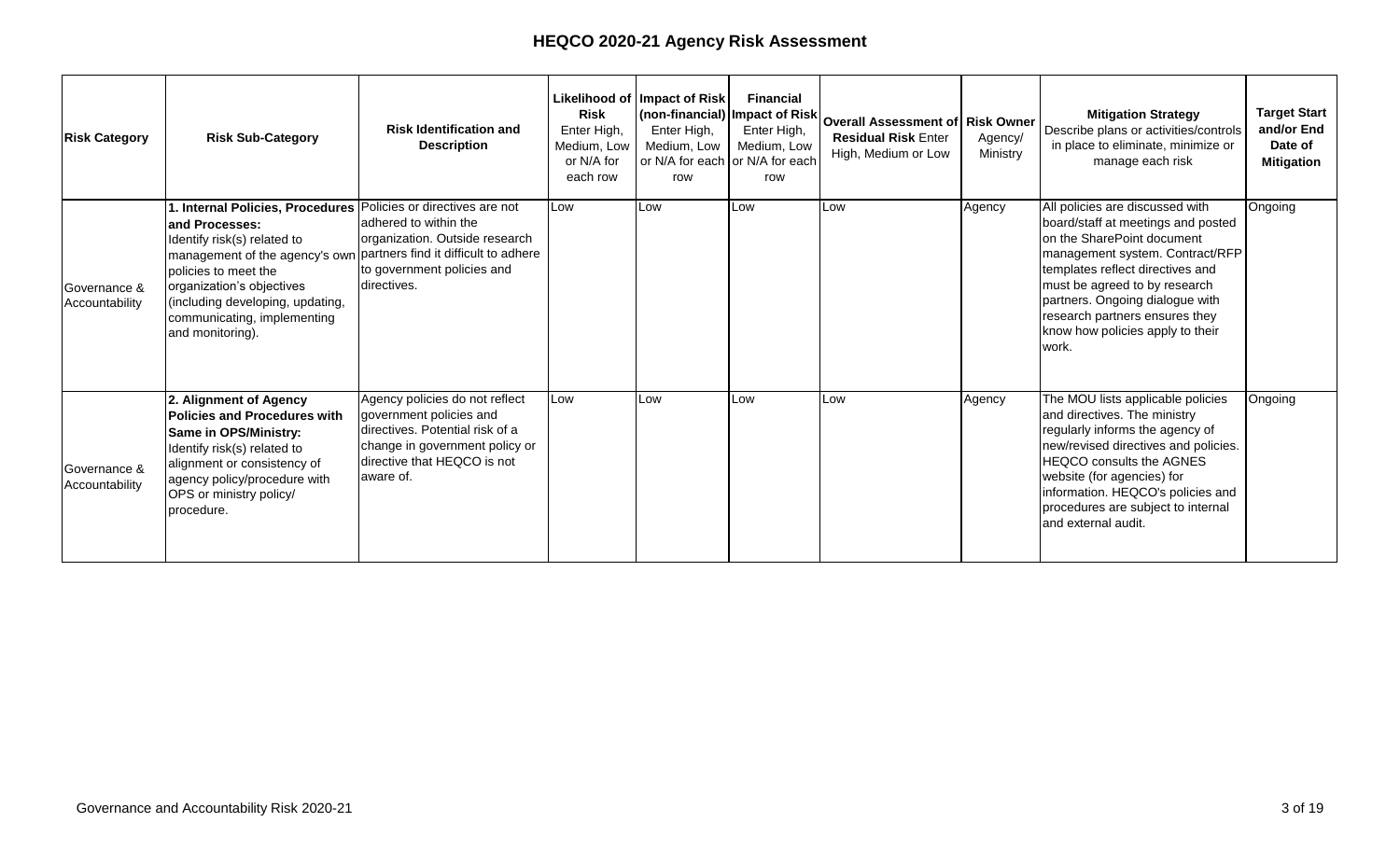| <b>External Factors</b>                                                                                                                                                                                                                                                                                                                               | <b>Implications for HEQCO</b>                                                                                                                                                                                                                                                                                                                                                                                                                                                                                                                                                     |
|-------------------------------------------------------------------------------------------------------------------------------------------------------------------------------------------------------------------------------------------------------------------------------------------------------------------------------------------------------|-----------------------------------------------------------------------------------------------------------------------------------------------------------------------------------------------------------------------------------------------------------------------------------------------------------------------------------------------------------------------------------------------------------------------------------------------------------------------------------------------------------------------------------------------------------------------------------|
| <b>Stakeholders</b>                                                                                                                                                                                                                                                                                                                                   |                                                                                                                                                                                                                                                                                                                                                                                                                                                                                                                                                                                   |
| Colleges and universities across the province are<br>sharing their experiences of the hardships the<br>COVID-19 pandemic is creating for students,<br>faculty and administration, and support staff.<br>Media coverage is focused on the ongoing<br>pandemic, including its impact on the economy,<br>labour market and the broader education sector. | Through consultations with leadership across the<br>Ontario postsecondary sector, HEQCO's new research<br>plan is focused on the priorities that matter to<br>institutions, students and government. HEQCO's<br>research priorities contribute to the broader<br>conversation surrounding economic recovery from the<br>COVID-19 pandemic. Examinations of topics such as<br>accessibility of digital learning, microcredentials and<br>apprenticeship pathways can help provide guidance on<br>how best the postsecondary sector can contribute to<br>pandemic recovery efforts. |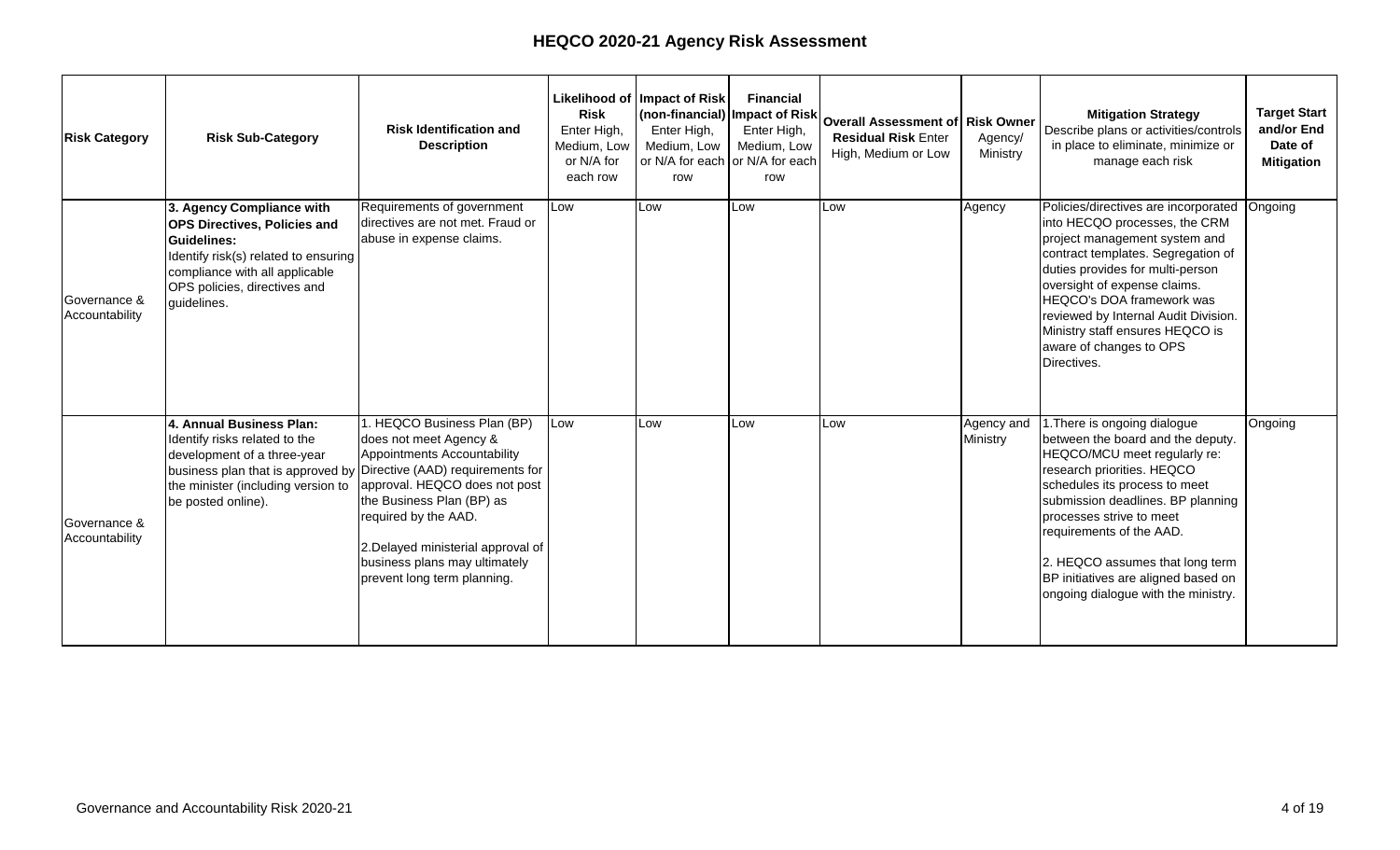# **Strategic Research Framework (2021 to 2024)**

HEQCO has developed a comprehensive research framework (see Appendix 3) to drive the agency forward and provide valuable evidence-based guidance and insights at a time of challenge and change in postsecondary education. The framework explores critical issues in each of the core areas of HEQCO's mandate and was developed following consultation with sector colleagues and partners from colleges and universities, student associations, government, educational agencies in Ontario, and not-for-profit groups.

Several principles guided the research framework's development:

- Research activities should reflect, inform and improve the postsecondary priorities and policies of Ontario's government.
- Research activities should be responsive to Ontario's particular context but should also reflect larger national and international trends in postsecondary education and research.
- Research projects should leverage data available in Canada and Ontario, and should, where appropriate, introduce new data collection efforts.
- Research partnerships should support projects that are otherwise out of reach because of access to data, needed expertise or capacity challenges. Partnerships should offer true opportunities for collaboration in project execution and/or deliverables.
- Research publications should largely be generated internally. In some cases, more formal partnerships with external researchers, agencies or institutions will be needed to enhance or enable HEQCO's work.
- Research activities should aim to provide meaningful impact for government and/or sector stakeholders. Projects should bring information and analysis that would otherwise be unavailable to HEQCO's audiences.
- Flexibility should be built into the framework to accommodate unexpected issues such as data access challenges or additional real-time perturbations in the postsecondary sector.
- The new research framework should provide opportunities for HEQCO to build organizational expertise and capacity.

Access, quality and sustainability are represented in the framework as individual areas of focus, but as HEQCO research has shown over time, these priorities overlap in significant ways. For example, research focused on quality may also examine questions of access. It would be impossible to examine the quality of the remote learning experience without also considering the equity issues involved for students in remote areas or students who rely on campus support services to succeed.

#### **Access**

HEQCO's research in the access priority area will largely focus on equity of access, opportunity, supports and outcomes. Over the next three years the research projects will extend our understanding of key questions: *Who* has access to postsecondary education in Ontario, and *what* do they have access to?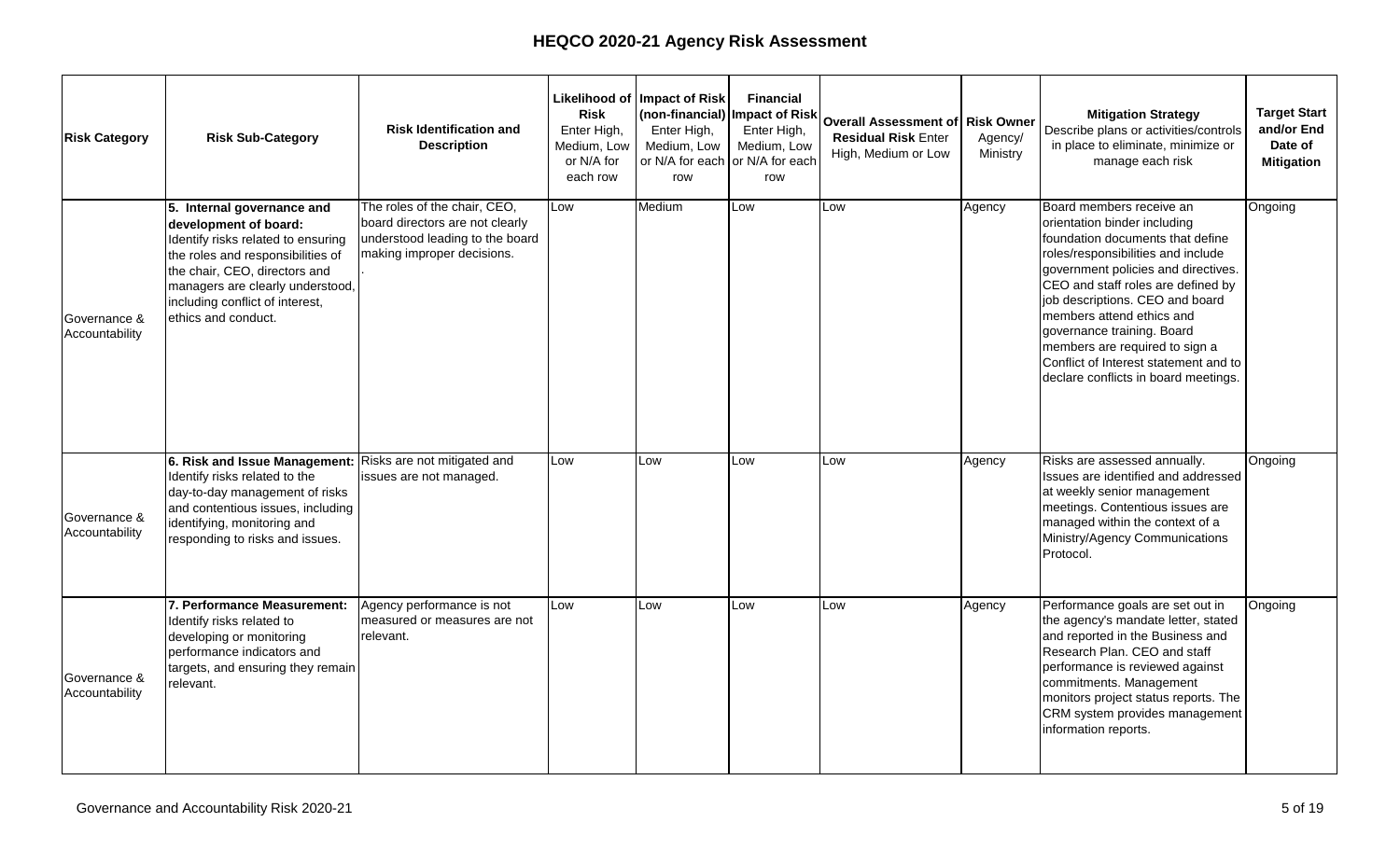Research will evaluate the impact of the COVID-19 pandemic on enrolment shifts and participation rates, as well as longer term impacts like labour market outcomes and earnings premiums.

HEQCO's work in the equity space will require building a robust data infrastructure, including data associated with the Ontario Education Number (OEN) that can be used to build a province-level understanding of equity across postsecondary institutions. HEQCO is leading a project in Hamilton bringing school boards, community groups and postsecondary education institutions together to share data on pathways and outcomes to better understand the equity issues impacting student success. Building these types of data tools is essential for understanding the complex factors driving inequities in higher education and identifying where more support is needed.

#### **Quality**

An immediate focus in the quality priority area is transformations in digital teaching and learning. All colleges and universities have accelerated the development of online capacity and expertise as inperson courses have become temporarily untenable; it will be important to understand the efficacy of emerging pedagogic, curricular and program changes. This research plan also includes a focus on transferable skill development—critical thinking, problem solving, communication and teamwork, for example—in the digital environment.

Two projects are planned that will update and expand benchmarking research undertaken by HEQCO. The first is an update of *Canadian Postsecondary Performance*: *Impact 2015*, a performance and cost analysis for Canadian postsecondary education. In the refreshed approach, an additional layer of analysis will consider Ontario institutions by region. The second benchmarking project is an update of HEQCO's *Still Worth it After All These Years*, which looks are earnings premiums for Ontario graduates across credential types.

#### **Sustainability**

Financial stability for institutions across the province is an important area of focus. As the pandemic unfolded, institutions expressed particular concerns about the decline in international enrolment; the costs of digital course development and delivery; and IT infrastructure needs. But questions of sustainability have long occupied institutional leaders and policymakers. HEQCO's plans in this priority area reflect immediate and historical issues, and the ways these are converging in the current environment. As the pandemic continues, research needs to be pursued on the longer-term effects on institutional stability. HEQCO's work will also consider costs and return on investment associated with postsecondary education.

Current instability concerns highlight the need to focus on the policy frameworks that provide infrastructure in Ontario's postsecondary sector. These policies — differentiation, growth and tuition, for example — have evolved over time and have shaped institutions' operational approaches. HEQCO's work will inform policy related to system sustainability, including levels of funding and differentiated missions to offer a range of credentials.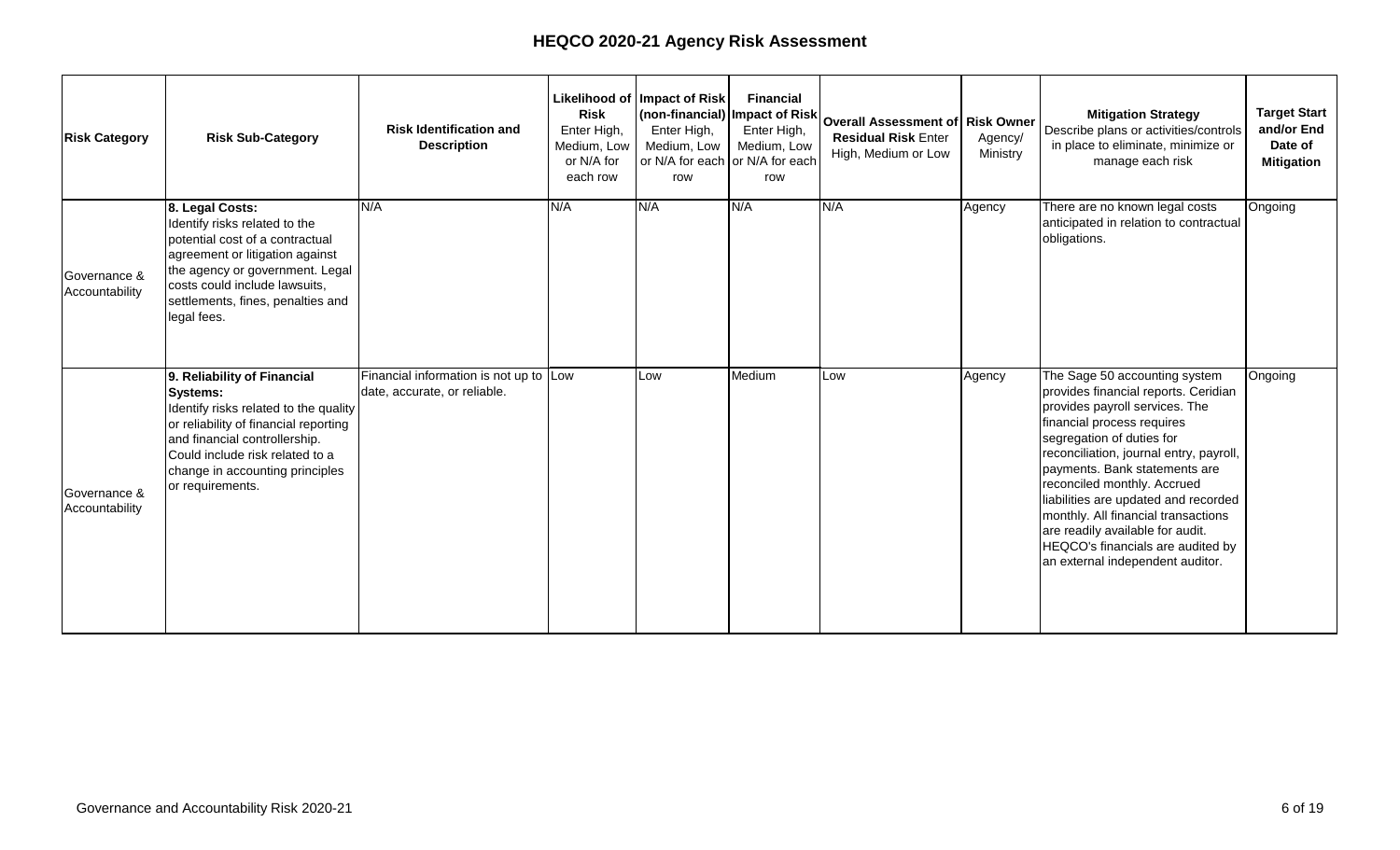#### **HEQCO 2021–24 Research Framework Overview**

HEQCO's research plans are summarized in the framework below. Arrows included in the table signal topic development for projects that will build and evolve over multiple years. The topics s listed below summarize project objectives, not specific publications. Issues of data availability, logistics, partnerships and ongoing efforts to define research questions may impact the publication type and timeline.

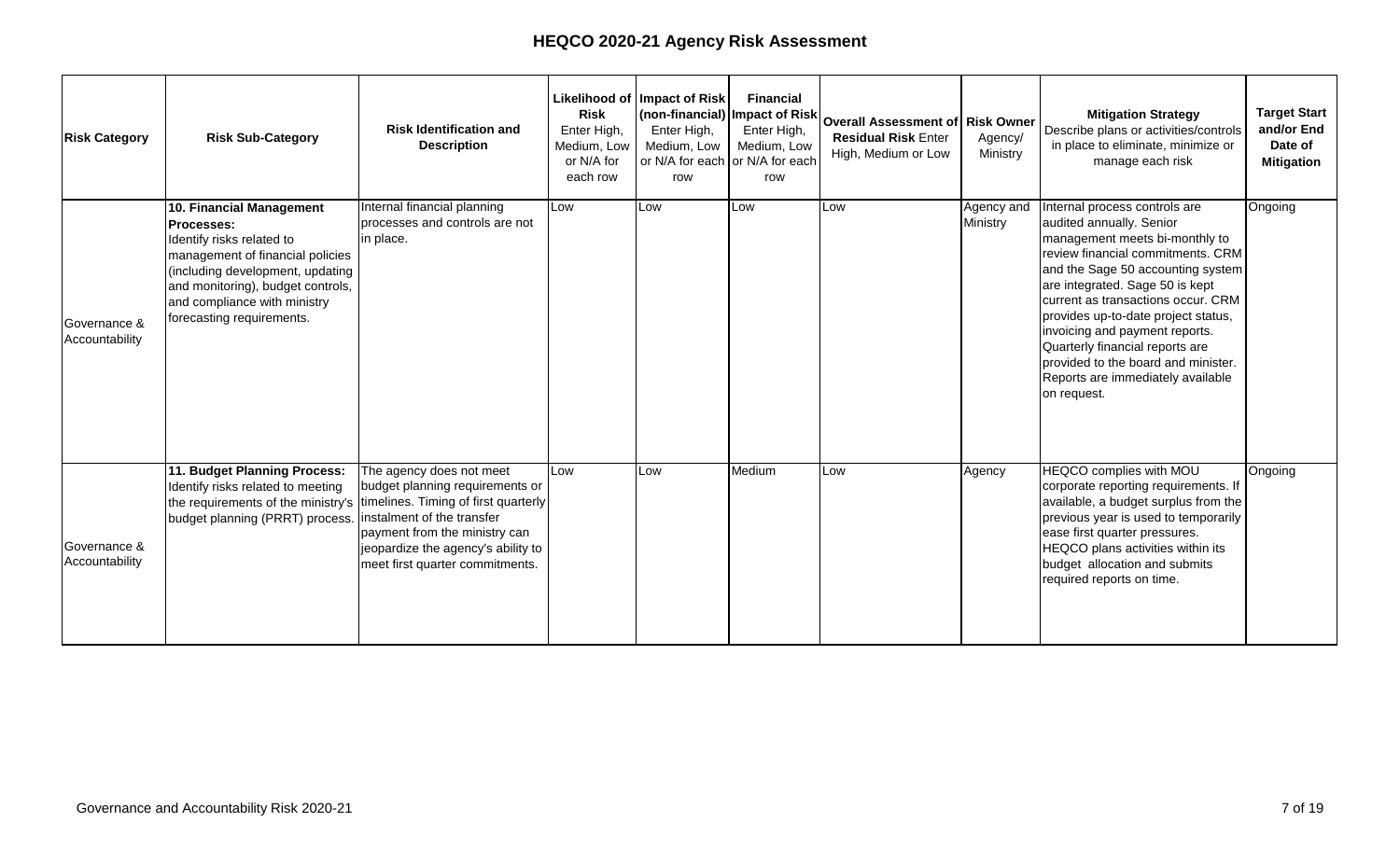| Quality                                                                                                                                                                                                                                                                                       |                                                                   |                                                                              |  |  |  |
|-----------------------------------------------------------------------------------------------------------------------------------------------------------------------------------------------------------------------------------------------------------------------------------------------|-------------------------------------------------------------------|------------------------------------------------------------------------------|--|--|--|
| Goals:<br>Expand the impact of HEQCO's work on learning outcomes.<br>$\bullet$<br>Further develop HEQCO's understanding and evaluation of teaching and learning<br>$\bullet$<br>environments.<br>Build a data infrastructure on the value of postsecondary education in Ontario, with a focus |                                                                   |                                                                              |  |  |  |
| on skills and competencies.                                                                                                                                                                                                                                                                   |                                                                   |                                                                              |  |  |  |
| Year 1 focus                                                                                                                                                                                                                                                                                  | Year 2 focus                                                      | Year 3 focus                                                                 |  |  |  |
|                                                                                                                                                                                                                                                                                               |                                                                   |                                                                              |  |  |  |
| Transformations in digital learning                                                                                                                                                                                                                                                           |                                                                   |                                                                              |  |  |  |
|                                                                                                                                                                                                                                                                                               | Using learning outcomes to<br>inform curriculum program<br>design | Shifts in curriculum and<br>pedagogy impacted by<br>COVID-19                 |  |  |  |
|                                                                                                                                                                                                                                                                                               |                                                                   |                                                                              |  |  |  |
| Skills gap: trends, evidence and impacts                                                                                                                                                                                                                                                      |                                                                   |                                                                              |  |  |  |
|                                                                                                                                                                                                                                                                                               |                                                                   |                                                                              |  |  |  |
|                                                                                                                                                                                                                                                                                               | Students' skill articulation                                      | Transferable skill<br>development in the<br>digital environment              |  |  |  |
| Work integrated and<br>experiential learning<br>participation and outcomes                                                                                                                                                                                                                    | Assessing students' learning<br>and skills outcomes               | COVID-19 impact on skill<br>development                                      |  |  |  |
| Performance and<br>cost analysis for<br><b>Canadian PSE</b>                                                                                                                                                                                                                                   |                                                                   |                                                                              |  |  |  |
|                                                                                                                                                                                                                                                                                               |                                                                   |                                                                              |  |  |  |
| Earning premiums for PSE graduates                                                                                                                                                                                                                                                            |                                                                   |                                                                              |  |  |  |
|                                                                                                                                                                                                                                                                                               |                                                                   |                                                                              |  |  |  |
| Value of Ontario credentials<br>for graduates across<br>programs and background                                                                                                                                                                                                               |                                                                   | Earnings premiums for post-<br>COVID-19 PSE graduates                        |  |  |  |
| characteristics                                                                                                                                                                                                                                                                               |                                                                   | Effects of employment<br>disruptions on longer term<br>PSE graduate outcomes |  |  |  |
|                                                                                                                                                                                                                                                                                               |                                                                   |                                                                              |  |  |  |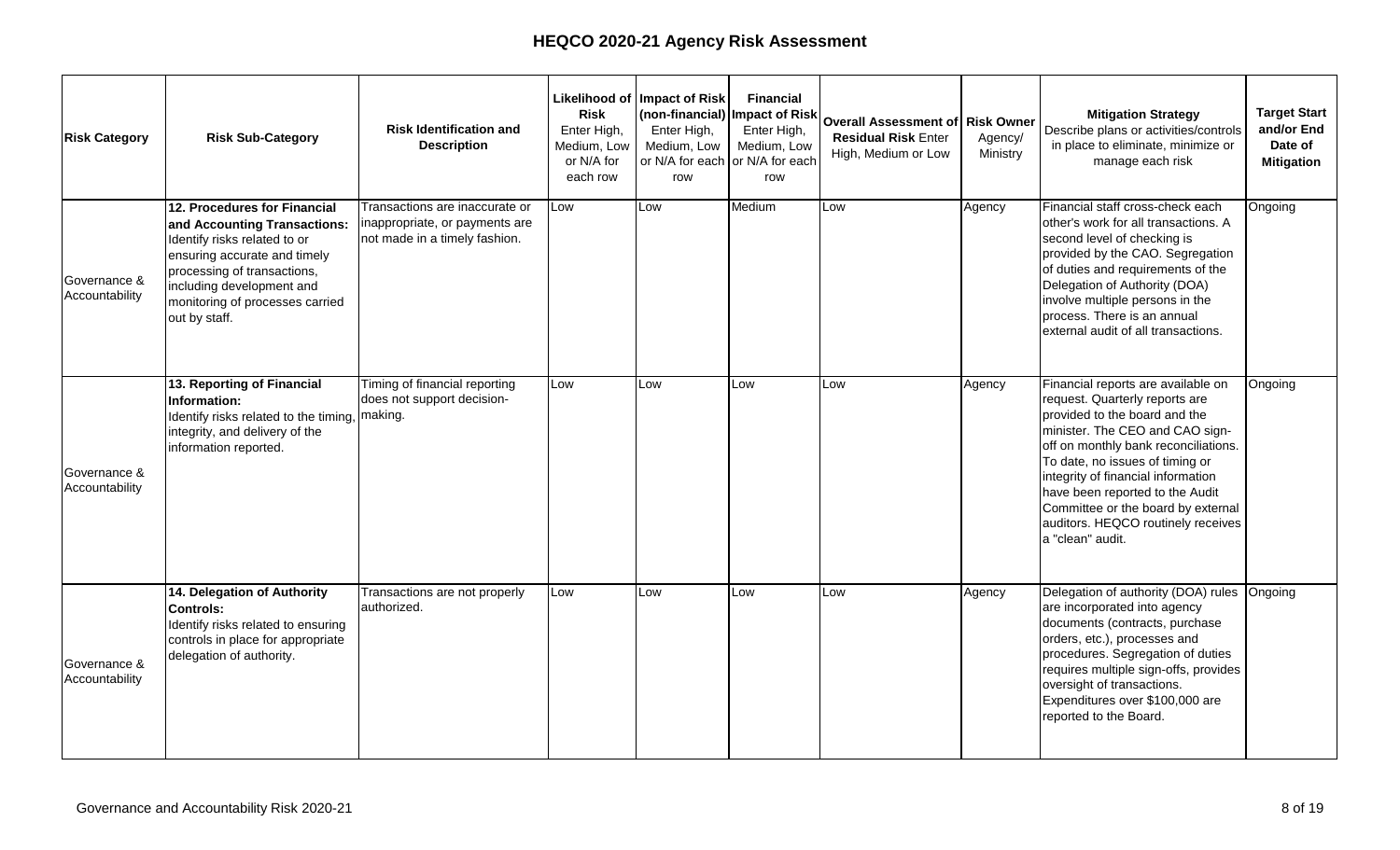| <b>Sustainability and System Design</b><br>Goals:<br>Explore and critically review the PSE policy context in Ontario to chart a path to the future.<br>$\bullet$<br>Promote differentiation as a means to support academic quality and return on investment.<br>Review Ontario PSE institutions' financial sustainability and cost structure. |                                                         |                                                                      |                                                                                       |  |
|-----------------------------------------------------------------------------------------------------------------------------------------------------------------------------------------------------------------------------------------------------------------------------------------------------------------------------------------------|---------------------------------------------------------|----------------------------------------------------------------------|---------------------------------------------------------------------------------------|--|
|                                                                                                                                                                                                                                                                                                                                               | Year 1 focus                                            | Year 2 focus                                                         | Year 3 focus                                                                          |  |
|                                                                                                                                                                                                                                                                                                                                               |                                                         |                                                                      |                                                                                       |  |
|                                                                                                                                                                                                                                                                                                                                               | Institutional strategies for financial sustainability   |                                                                      |                                                                                       |  |
|                                                                                                                                                                                                                                                                                                                                               | Internationalization<br>Interinstitutional partnerships | Evolving approaches for<br>institutional stability                   |                                                                                       |  |
|                                                                                                                                                                                                                                                                                                                                               | <b>Differentiation in Ontario PSE</b>                   |                                                                      |                                                                                       |  |
| challenges                                                                                                                                                                                                                                                                                                                                    | Program development as a<br>response to financial       | <b>Strategic Mandate</b><br>Agreements and system<br>differentiation |                                                                                       |  |
| Postsecondary costs and return on investment                                                                                                                                                                                                                                                                                                  |                                                         |                                                                      |                                                                                       |  |
|                                                                                                                                                                                                                                                                                                                                               |                                                         | Economic impacts of PSE in<br>Ontario                                | Labour market and graduate<br>outcomes associated with<br>shifts in policy directions |  |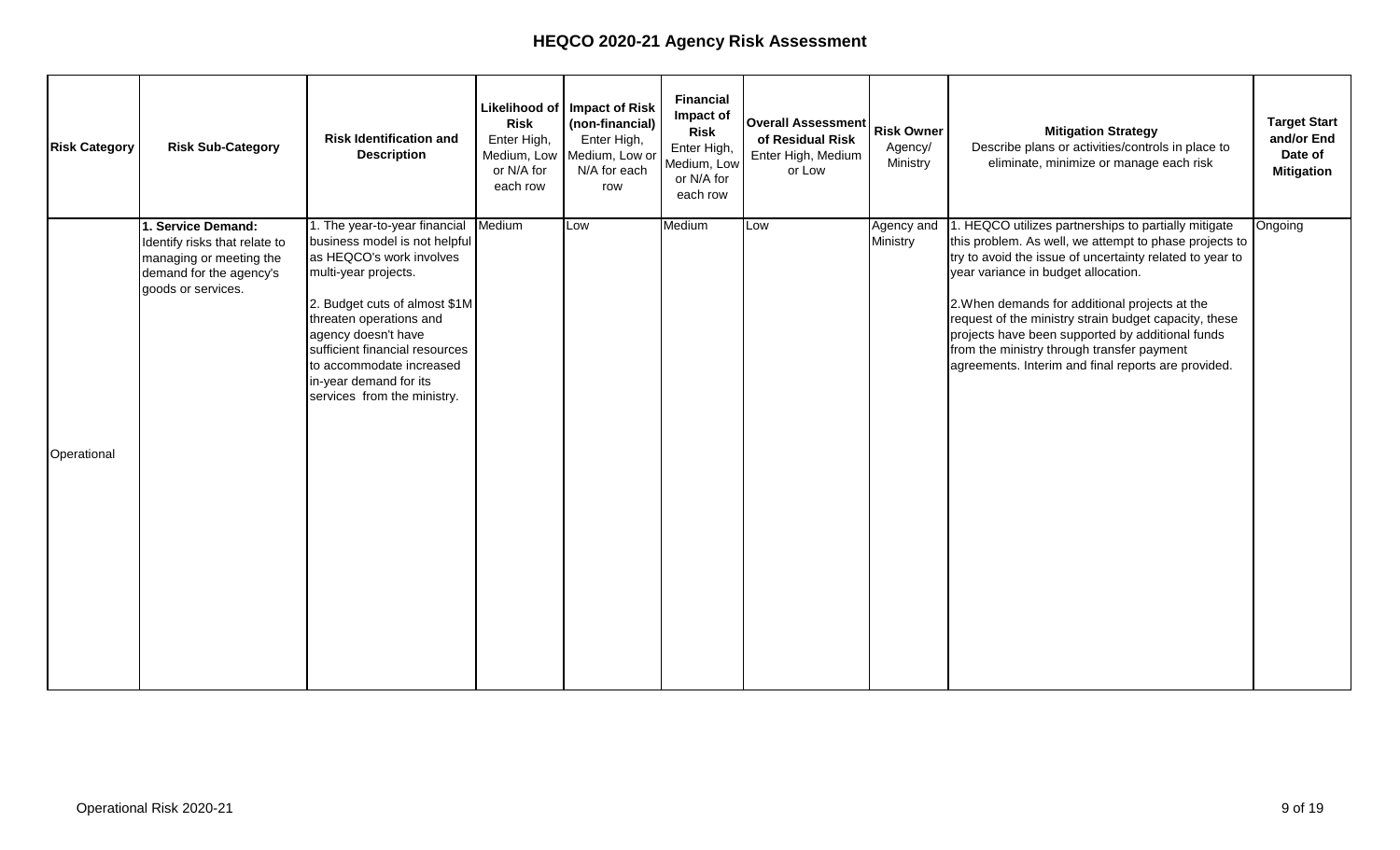#### **Data Access and Ministry Engagement**

The realities of the COVID-19 pandemic have created new challenges for HEQCO research. In recent years, HEQCO has used Statistics Canada datasets stored at Research Data Centres to develop new insights into issues of equity of access, labour market outcomes, apprenticeships and the skilled trades, and more. With opportunities to access this data limited due to the pandemic, the importance of expanding available data is critical. Of particular relevance to HEQCO's research agenda is access to data sets including the Ontario Education Number – at the system level, which has the potential of transforming our understandings of students and their experiences. HEQCO will continue to work with the provincial government to take steps towards developing this underutilized resource.

#### **Evaluations for Government**

As part of the expanded evaluation role announced in 2019, the Ministry requested that HEQCO review and make recommendations to improve and modernize the Ontario Postsecondary Access and Inclusion Program (OPAIP), Pathways to Education and disability funding. The OPAIP evaluation has been submitted to the Ministry for review and the Pathways to Education evaluation is underway. HEQCO also annually collects and reviews the annual freedom of speech on campus reports from colleges and universities and provides a summary report to the Minister of Colleges and Universities. Reports have been published for 2019 and 2020.

#### **Summary**

The research framework will serve as a top-level guide as HEQCO works with government and partners to support Ontario's high-quality postsecondary system. It provides flexibility to adapt and develop multi-year projects that are responsive and reflect innovative ideas and strategies in postsecondary education.

HEQCO's work is strengthened through relationships with postsecondary institutions, non-profit agencies and community organizations. These relationships assist HEQCO researchers with dissemination of publications, peer review of draft reports, review of research materials such as surveys, and advice regarding publicly available data. External partners may also serve as co-authors on HEQCO projects.

In recent years, HEQCO has responded to the government's focus on fiscal sustainability and accountability by shifting to more internally developed research projects as opposed to funding work by external researchers. A focus on internal projects means that HEQCO research is not only responsive to government needs, but able to adapt to what is happening across the higher education sector.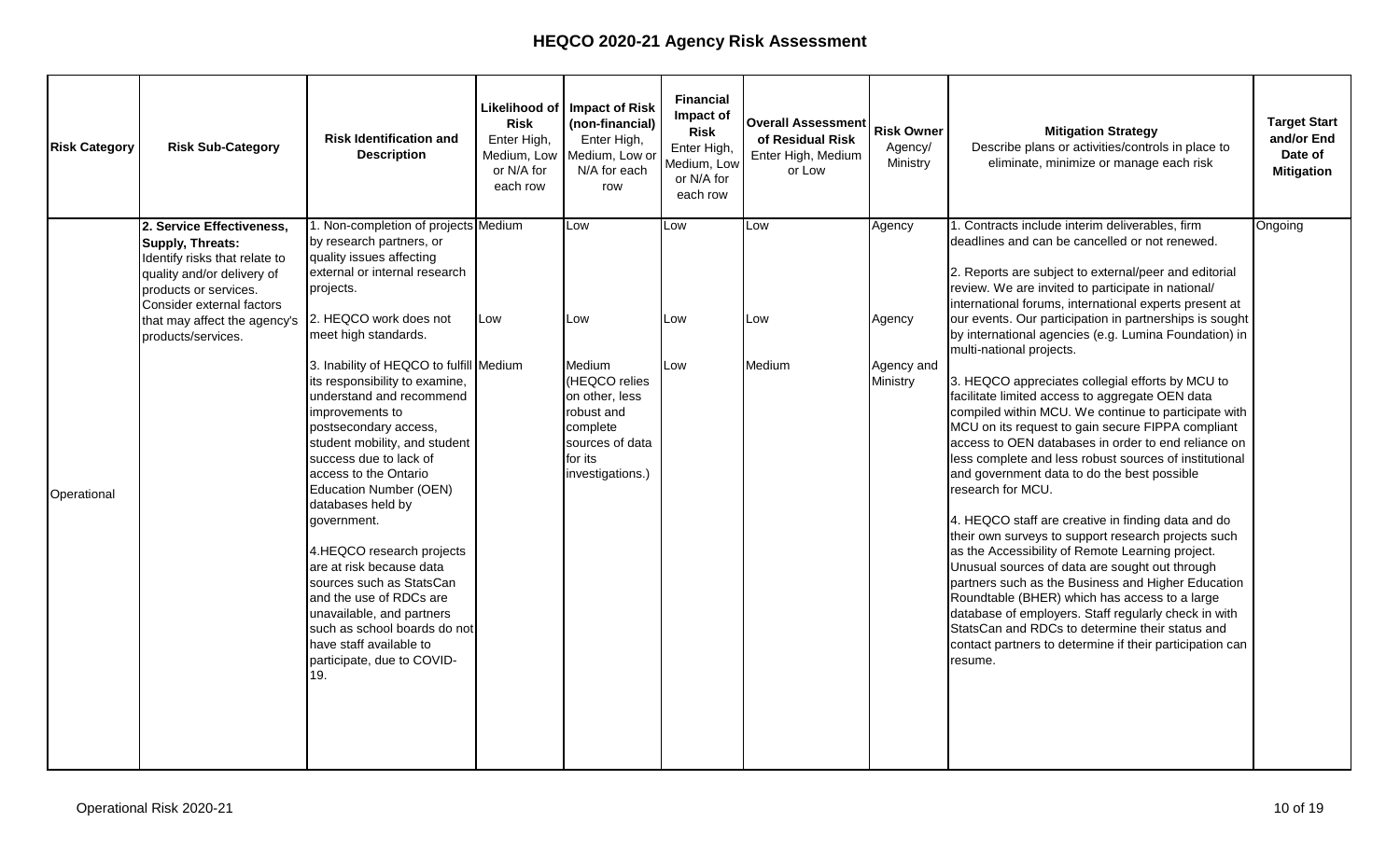# **Agency Performance Metrics**

HEQCO's performance metrics capture the impact and scope of the research agenda and the responsible, efficient use of public funds. These metrics are intended to provide transparent, outputdriven metrics that are relevant and straightforward. The use of reporting metrics on research performance is a fraught process and adjustments will be required moving forward.

#### **Research:**

Research is at the core of HEQCO's work. The metrics below offer a starting point for capturing both the research output and the activities of research staff in sharing information with stakeholders and collaborating on new projects and initiatives. Metrics for reporting research impact are challenging to develop and strict quantitative measures may not capture the scope and reach of HEQCO's work. Efforts are currently underway to develop an additional qualitative metric that can be included in future business plans.

Research output - Number of HEQCO authored publications, including research reports, government evaluations (including the freedom of speech annual review) and assessment projects, briefing notes, research summaries and opinion pieces.

Target: 12 annually based on current staffing FTE

Knowledge mobilization and sector outreach - The number of times HEQCO staff present at conferences, roundtables and seminars on HEQCO research projects, or serve as a convener for sector stakeholders. These include virtual/remote conferences or events.

Target: 10 annually based on current staffing FTE

#### **Administration:**

As a government agency HEQCO works to use public funds in a responsible and efficient way that provides value to the government and people of Ontario. The metrics included for operational performance capture the success of HEQCO in making effective use of its allocated financial resources.

Percentage of administrative overhead - Ratio of administrative overhead to budget. This includes the salaries, benefits, IT, office equipment and operations costs of non-research staff. Target: <10%

Management within budget - Deliver the mandate of HEQCO within the annual operating budget minimizing underspend. (Note: as a provincial agency HEQCO is prohibited from operating with costs beyond allocated revenues)

Target: <10% underspent

#### **Communications:**

Addressing the challenges facing higher education requires more than government policy. HEQCO's commitment to sharing its work publicly is a valuable resource to help inform the Ministry of Colleges and Universities as well as institutional leaders, faculty, students, employers and the general public to have informed discussions to help solve the difficult problems facing the sector. The metrics for assessing communications help capture not only individual report readership, but how many are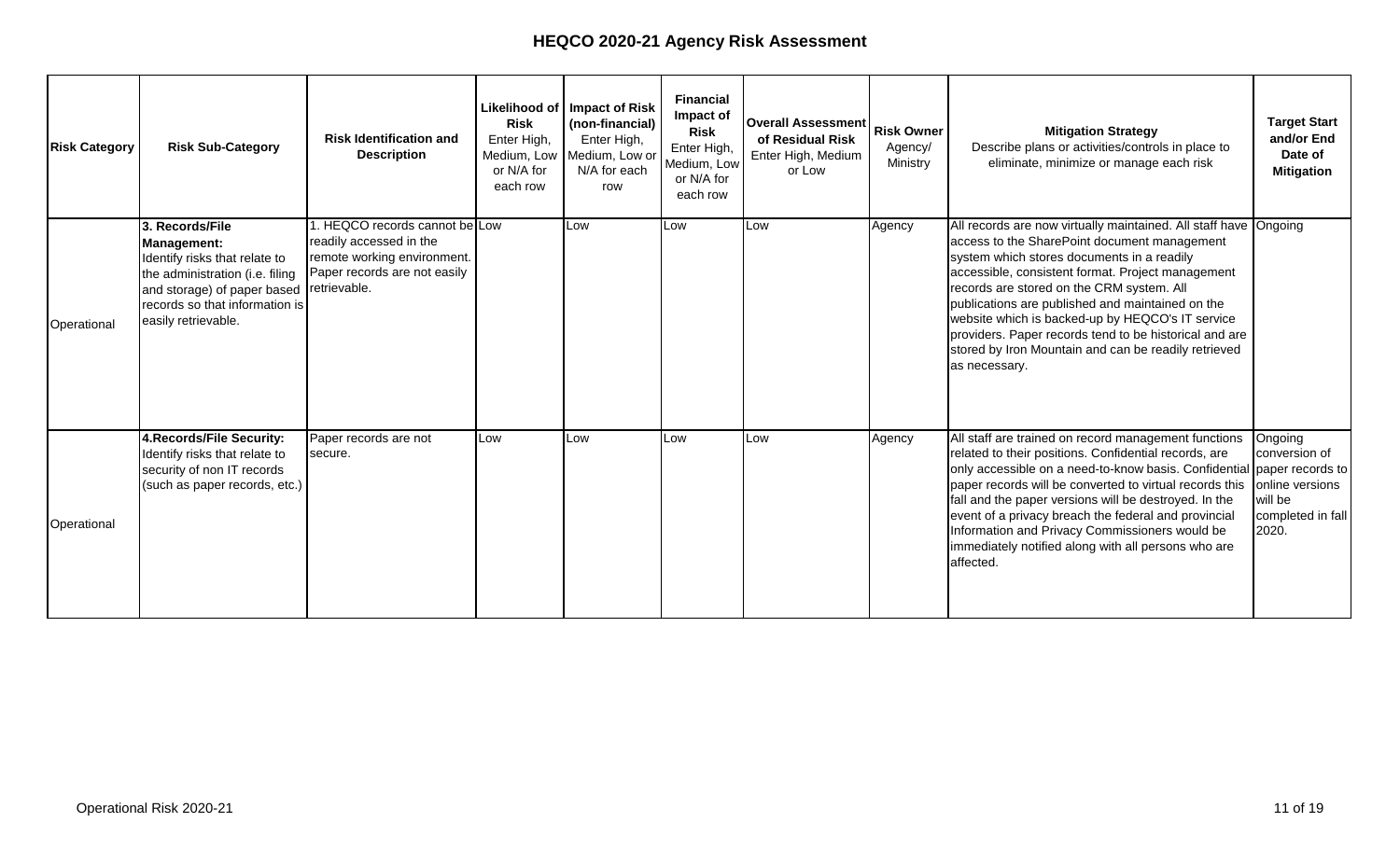interested in continuing to read HEQCO's work. These metrics reflect the knowledge mobilization goals of HEQCO's communications activities.

In 2020, HEQCO launched a new website with improved design, functionality, accessibility and an increased focus at making research products more adaptable to digital delivery. Moving forward this focus will expand to leveraging this new platform to adapt to remote realities from the COVID-19 pandemic and expand the range of ways HEQCO engages with stakeholders including potential virtual gatherings and events

Percentage of subscriber growth - The growth percentage of the collective subscribers to HEQCO's email mailing list, Twitter account, Facebook page, LinkedIn page and any future social media platforms. Readership per product growth percentage - The average pageview count of research publications, blog posts and research-specific web content based on HEQCO's website analytics. Target: >7% growth from previous year

Distribution - All research products (as defined in the research performance metrics) will be distributed to identified target audiences through accessible, bilingual products with a focus on digital formats on the HEQCO website.

Target: 18 products based on current FTE and research framework.

## **Financial Requirements**

Approximately 85% of HEQCO's \$4.1M operating budget is allocated to research, the core business of the agency. The remaining funds support council governance, executive services and administration. HEQCO is projecting an underspend of \$1.2 million in 2020/21, as a result of decisions taken in the 2019/20 budget cycle which are laid out below and as a consequence of becoming a fully remote agency in September 2020.

- In the 2019/20 budget cycle MCU reduced HEQCO's operating budget by \$900,000 or 18%.
- HEQCO immediately cancelled all external research contracts and partnerships totalling \$638,515– many of which represented multi-year financial commitments for ongoing research projects. An additional \$399,848 had been committed for 2020/21.
- This triggered an immediate decrease of four staff persons and \$168,310 in salaries, and reductions in project pipeline and research productivity.
- Leadership change at HEQCO took over 12 months to complete during which time the agency operated under interim leadership in the absence of renewal of the research and staffing plans.
- The COVID-19 pandemic led to lockdowns beginning in March 2020 and resulted in the cancellation of all in-person HEQCO conferences and workshops.
- The Treasury Board's decision for HEQCO to decommission its office space by August 30, 2020 resulted in lease-related underspending of \$130,000 in fiscal 2020/21.

A re-engagement strategy with sector stakeholders and partners began with the appointment of the new President and CEO and Vice President, Research and Policy in the second quarter of 2020. Input was sought and received on the new Strategic Research Framework and plans are underway for proof of concept as well as multi-year projects involving sector partners. This work, coupled with the expanding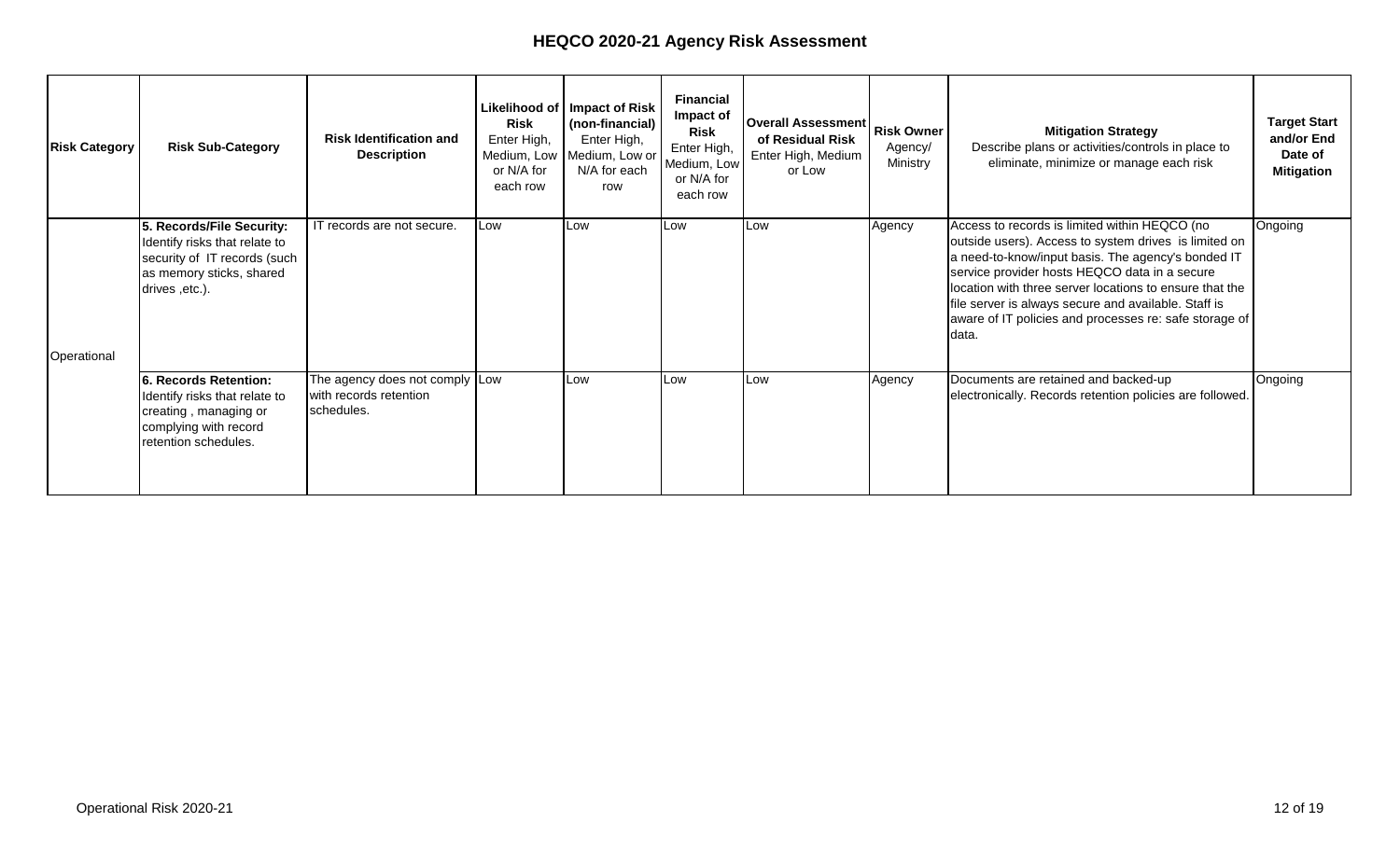mandate to undertake program evaluation work on behalf of MCU, requires the expansion of the agency's research capacity. HEQCO will look to expand beyond its current FTE count in 2021/22 cycle.

In light of the circumstances outlined above and as a consequence of the plans now in place for renewal of the agency, HEQCO requests that its current base budget be preserved for the 2021/22 cycle to allow for the full implementation of the strategic research framework, including staffing and partnership renewal. HEQCO will also require resources to fund the full commissioning of a new permanent office location in the 2021/22 cycle.

Appendix 1 provides an estimate of financial resources needed for 2021–2024.

Appendix 2 provides the Risk Assessment Reporting Tool for 2020/21 required by the Agencies and Appointments Directive and approved by HEQCO's Board of Directors.

# **Staff Retention and Development**

HEQCO makes considerable investments in the selection, training and professional development of our contract and permanent staff. Given the multi-year nature of certain projects, staff retention is critical to the continuity and quality of the research products. To support the retention and development of staff, HEQCO works within existing provincial regulations regarding compensation, augmented by best practices in equity, diversity and inclusion (EDI), talent management, including performance assessments; mentoring; professional development opportunities; media-interview and writing skills; as well as opportunities for project management and leadership skills development.

In 2020 HEQCO welcomed Janice Deakin as the new President and CEO and Julia Colyar as Vice President, Research and Policy. In conjunction with developing a new research agenda, an HR review was conducted to ensure the capacity of the agency to deliver on its mandate and ambitious research plan. HEQCO currently has 20 full-time equivalent staff and is targeting a staff complement of 25. HEQCO developed and launched work integrated learning opportunities for up to four Ontario postsecondary students and recent graduates through its internship program.

HEQCO's lease ended on August 31, 2020. Staff has been working remotely since then. While this may be a suitable arrangement at this time due to the pandemic, HEQCO needs a suitable physical location for the Agency to convene meetings, conferences and workshops and provide the opportunity for an exchange of ideas and staff collaboration. To meet the requirements of research ethics boards that govern HEQCO's activities with research partners, secure locations are required for data storage and analysis.

# **Office Space Requirements**

HEQCO and Infrastructure Ontario (IO) worked together in 2019-20 to find a suitable solution for HEQCO's accommodation. While Infrastructure Ontario found an alternate location for HEQCO the new lease was not approved by Treasury Board, and HEQCO was forced to decommission its office and liquidate its assets within less than two months.